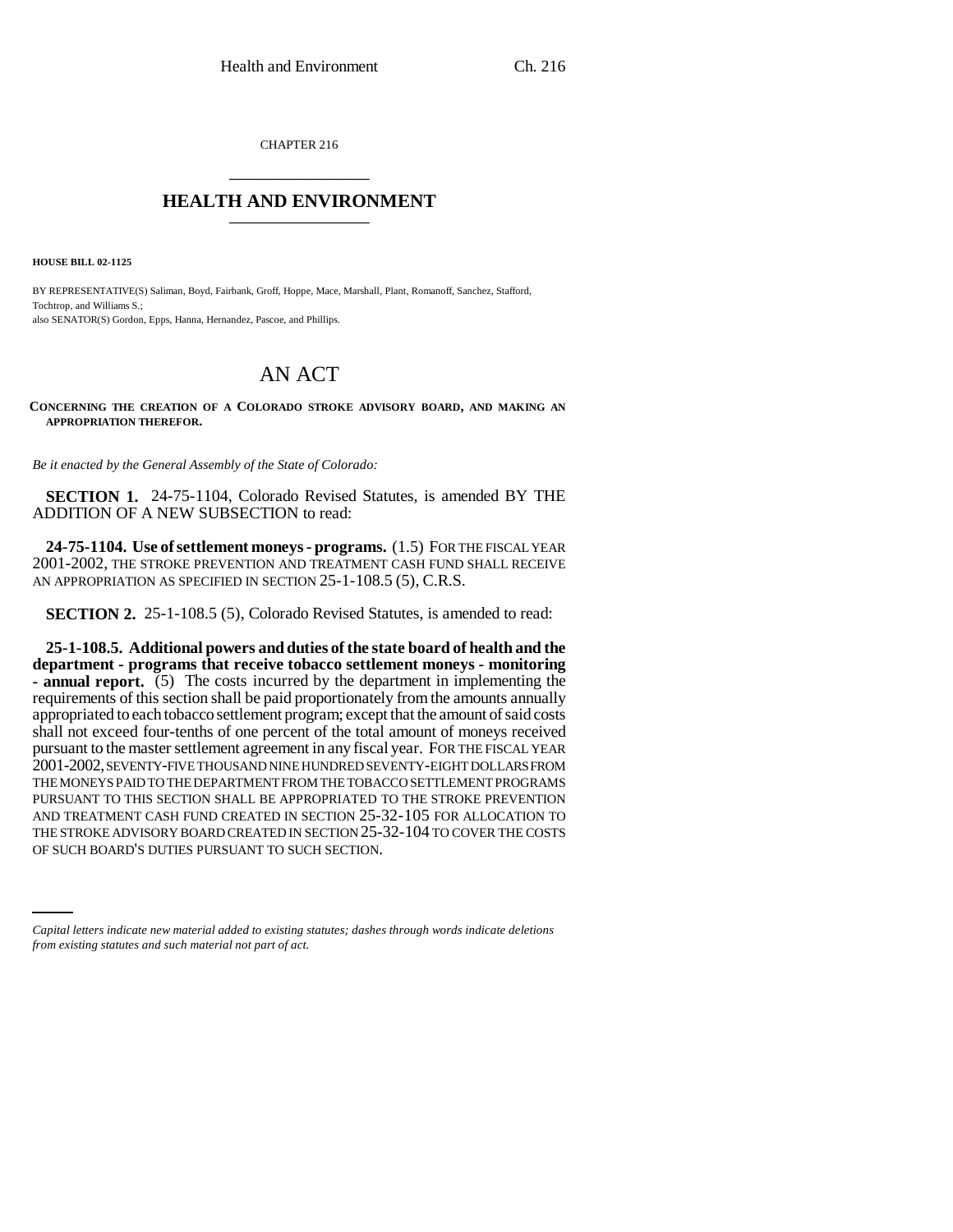**SECTION 3.** Title 25, Colorado Revised Statutes, is amended BY THE ADDITION OF A NEW ARTICLE to read:

### **ARTICLE 32 Colorado Stroke Advisory Board**

**25-32-101. Short title.** THIS ARTICLE SHALL BE KNOWN AND MAY BE CITED AS THE "COLORADO STROKE ADVISORY BOARD ACT".

**25-32-102. Legislative declaration.** THE GENERAL ASSEMBLY HEREBY FINDS, DETERMINES, AND DECLARES THAT STROKES ARE A LEADING CAUSE OF DEATH IN COLORADO AND THAT CURRENTLY AVAILABLE TREATMENTS MAY REDUCE THE NUMBER OF DEATHS AND DISABILITIES CAUSED BY STROKES. THE GENERAL ASSEMBLY FURTHER FINDS THAT ESTABLISHMENT OF A STROKE ADVISORY BOARD WILL ENSURE THAT STATE-OF-THE-ART INFORMATION ON STROKE EDUCATION, PREVENTION, AND POTENTIAL TREATMENT IS AVAILABLE TO HEALTH CARE PROVIDERS AND PATIENTS. THE ADVISORY BOARD IS INTENDED TO SERVE AS A CONSENSUS GROUP DESIGNED TO COORDINATE EFFORTS IN STROKE TREATMENT AND PREVENTION, INCLUDING BRINGING ADDITIONAL MONEYS TO THE STATE TO FUND IMPROVEMENTS.

**25-32-103. Definitions.** AS USED IN THIS ARTICLE, UNLESS THE CONTEXT OTHERWISE REQUIRES:

(1) "ADVISORY BOARD" MEANS THE STROKE ADVISORY BOARD CREATED PURSUANT TO SECTION 25-32-104.

(2) "DEPARTMENT" MEANS THE DEPARTMENT OF PUBLIC HEALTH AND ENVIRONMENT CREATED IN SECTION 25-1-102.

**25-32-104. Stroke advisory board.** (1) THE EXECUTIVE DIRECTOR OF THE DEPARTMENT SHALL APPOINT A STROKE ADVISORY BOARD TO EVALUATE POTENTIAL STRATEGIES FOR STROKE PREVENTION AND TREATMENT AND DEVELOP A STATEWIDE NEEDS ASSESSMENT OUTLINING RELEVANT RESOURCES.

(2) MEMBERS APPOINTED TO THE ADVISORY BOARD SHALL INCLUDE:

(a) FIVE PHYSICIANS ACTIVELY INVOLVED IN STROKE CARE, WITH ONE FROM EACH OF THE FOLLOWING FIELDS:

- (I) PRIMARY CARE;
- (II) NEUROLOGY;
- (III) NEURORADIOLOGY;
- (IV) NEUROSURGERY; AND
- (V) EMERGENCY CARE;

(b) ONE REGISTERED PROFESSIONAL NURSE ACTIVELY INVOLVED IN STROKE CARE;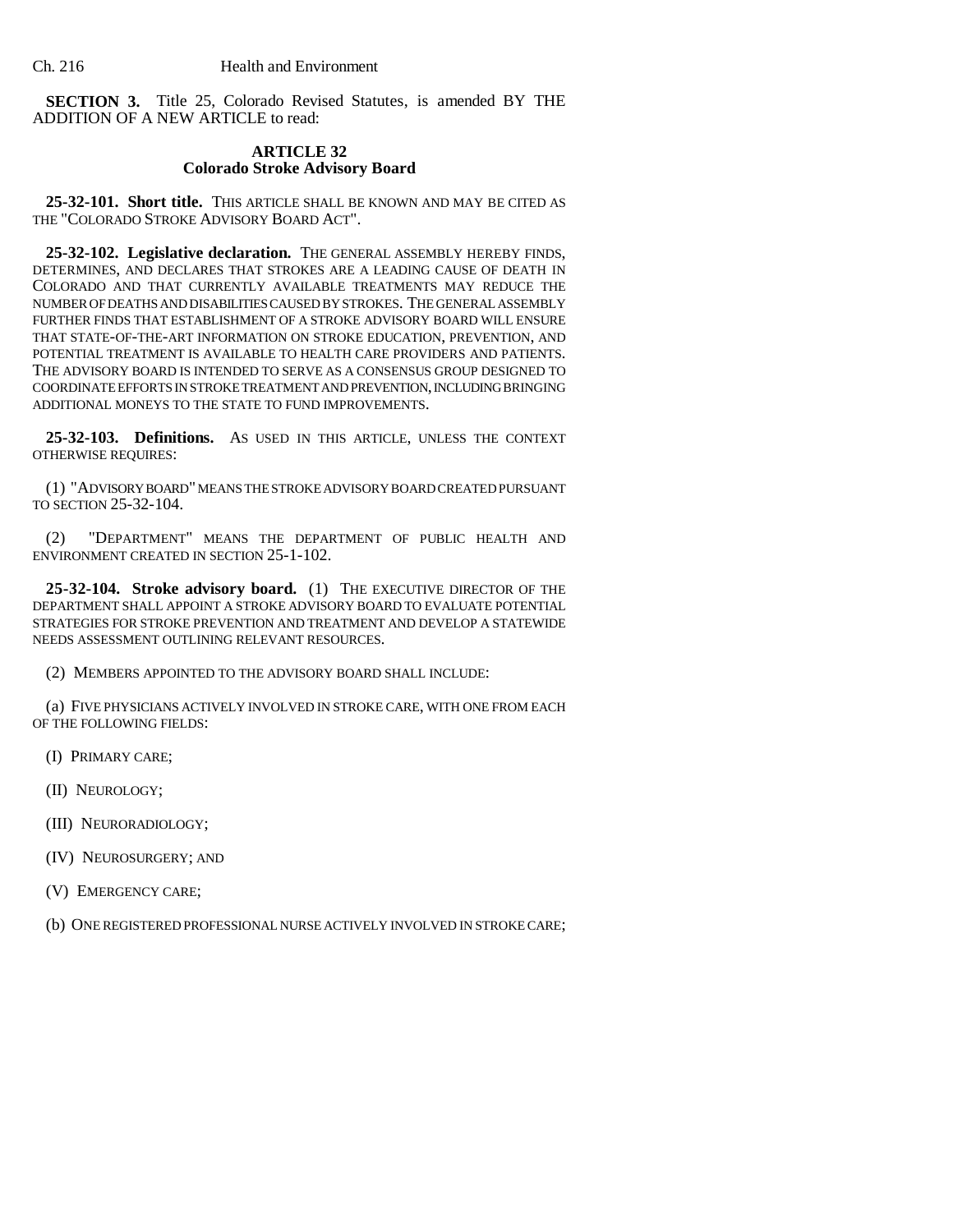(c) ONE HOSPITAL ADMINISTRATOR WHO REPRESENTS AN URBAN HOSPITAL;

(d) ONE HOSPITAL ADMINISTRATOR WHO REPRESENTS A SMALL RURAL HOSPITAL;

(e) ONE REPRESENTATIVE FROM THE EMERGENCY MEDICAL SERVICES ADVISORY BOARD;

(f) ONE REPRESENTATIVE FROM THE PUBLIC HEALTH FIELD WHO IS ACTIVELY INVOLVED IN PUBLIC HEALTH EDUCATION REGARDING STROKES;

(g) ONE REPRESENTATIVE FROM A STROKE REHABILITATION FACILITY;

(h) ONE STROKE SURVIVOR OR CAREGIVER;

(i) ONE REPRESENTATIVE FROM AN ORGANIZATION REPRESENTING STROKE VICTIMS; AND

(j) ONE PHYSICAL THERAPIST OR OCCUPATIONAL THERAPIST ACTIVELY INVOLVED IN STROKE CARE.

(3) DUTIES OF THE ADVISORY BOARD MAY INCLUDE, BUT SHALL NOT BE LIMITED TO:

(a) EVALUATION OF CURRENT AVAILABLE STROKE TREATMENTS AND THE DEVELOPMENT OF RECOMMENDATIONS FOR COLORADO, BASED ON MEDICAL EVIDENCE, TO IMPROVE STROKE PREVENTION AND TREATMENT;

(b) EVALUATION OF POTENTIAL IMPLEMENTATION STRATEGIES FOR STROKE THERAPIES, INCLUDING A STROKE CENTER SYSTEM;

(c) COMPLETION OF A STATEWIDE COMPREHENSIVE STROKE PREVENTION AND TREATMENT NEEDS ASSESSMENT;

(d) DETERMINATION OF THE IMPACT THAT DELAYED OR INAPPROPRIATE TREATMENT HAS ON THE QUALITY OF PATIENTS' LIVES AND THE ASSOCIATED FINANCIAL COSTS TO SUCH PATIENTS AND THE STATE; AND

(e) STUDYING THE HEALTH AND ECONOMIC BENEFITS OF EARLY STROKE TREATMENT.

(4) THE ADVISORY BOARD SHALL REPORT ITS FINDINGS TO THE JOINT BUDGET COMMITTEE, THE HEALTH, ENVIRONMENT, WELFARE, AND INSTITUTIONS COMMITTEE OF THE HOUSE OF REPRESENTATIVES, AND TO THE HEALTH, ENVIRONMENT, CHILDREN, AND FAMILIES COMMITTEE OF THE SENATE ON OR BEFORE NOVEMBER 1, 2003.

**25-32-105. Stroke prevention and treatment cash fund - creation.** THERE IS HEREBY CREATED IN THE STATE TREASURY THE STROKE PREVENTION AND TREATMENT CASH FUND, REFERRED TO IN THIS SECTION AS THE "FUND". THE FUND SHALL CONSIST OF ANY MONEYS CREDITED THERETO PURSUANT TO GIFTS, GRANTS, AND DONATIONS FROM ANY SOURCE; ANY MONEYS FROM FEDERAL FINANCIAL PARTICIPATION; AND ANY MONEYS APPROPRIATED THERETO BY THE GENERAL ASSEMBLY. NO MONEYS SHALL